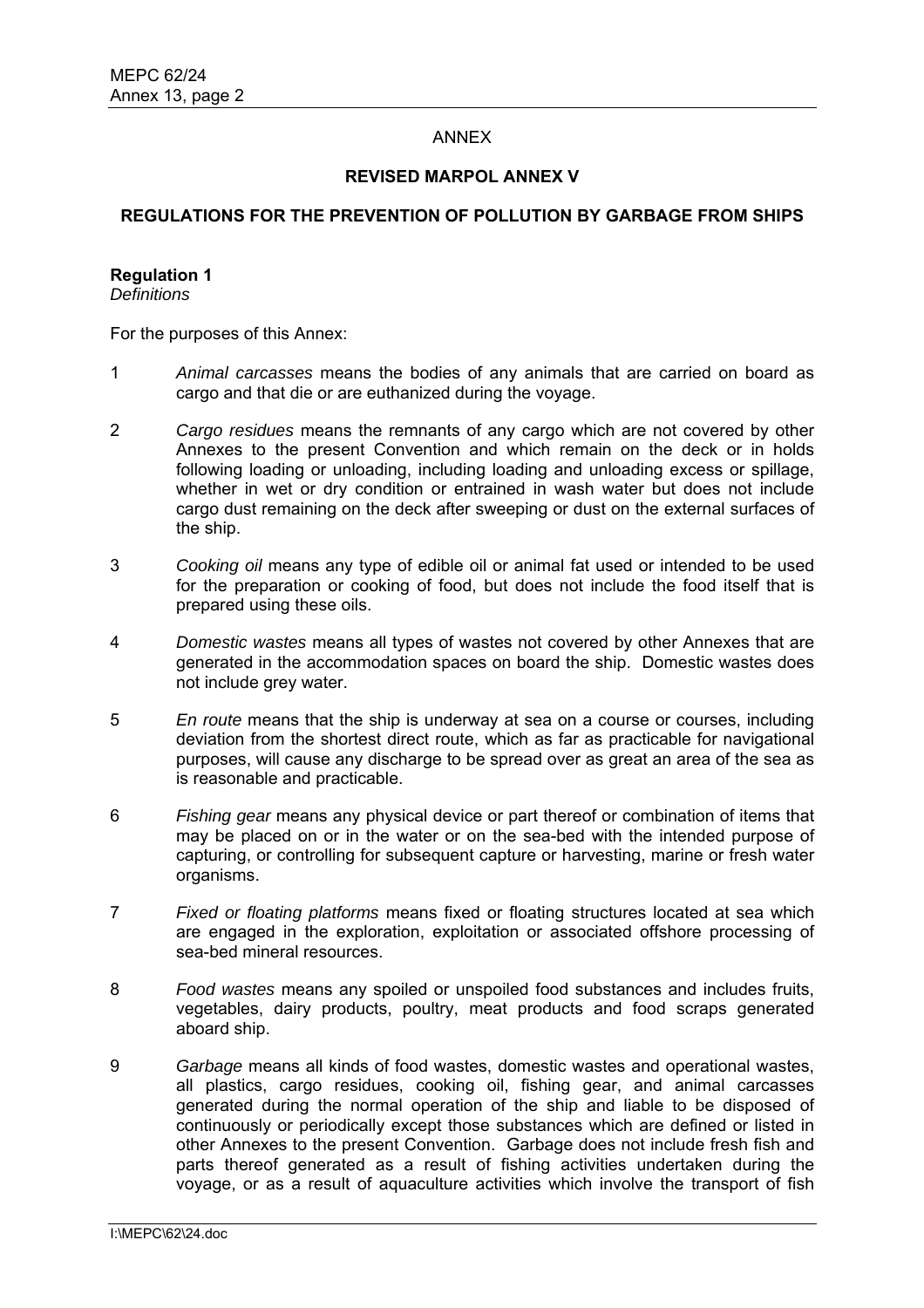including shellfish for placement in the aquaculture facility and the transport of harvested fish including shellfish from such facilities to shore for processing.

- 10 *Incinerator ashes* means ash and clinkers resulting from shipboard incinerators used for the incineration of garbage.
- 11 *Nearest land.* The term "from the nearest land" means from the baseline from which the territorial sea of the territory in question is established in accordance with international law, except that, for the purposes of the present Annex, ''from the nearest land'' off the north-eastern coast of Australia shall mean from a line drawn from a point on the coast of Australia in:

latitude 11°00΄ S, longitude 142°08΄ E to a point in latitude 10°35΄ S, longitude 141°55΄ E, thence to a point latitude 10°00΄ S, longitude 142°00΄ E, thence to a point latitude 09°10΄ S, longitude 143°52΄ E, thence to a point latitude 09°00΄ S, longitude 144°30΄ E, thence to a point latitude 10°41΄ S, longitude 145°00΄ E, thence to a point latitude 13°00΄ S, longitude 145°00΄ E, thence to a point latitude 15°00΄ S, longitude 146°00΄ E, thence to a point latitude 17°30΄ S, longitude 147°00΄ E, thence to a point latitude 21°00΄ S, longitude 152°55΄ E, thence to a point latitude 24°30΄ S, longitude 154°00΄ E, thence to a point on the coast of Australia in latitude 24°42΄ S, longitude 153°15΄ E.

- 12 *Operational wastes* means all solid wastes (including slurries) not covered by other Annexes that are collected on board during normal maintenance or operations of a ship, or used for cargo stowage and handling. Operational wastes also includes cleaning agents and additives contained in cargo hold and external wash water. Operational wastes does not include grey water, bilge water, or other similar discharges essential to the operation of a ship, taking into account the guidelines developed by the Organization.
- 13 *Plastic* means a solid material which contains as an essential ingredient one or more high molecular mass polymers and which is formed (shaped) during either manufacture of the polymer or the fabrication into a finished product by heat and/or pressure. Plastics have material properties ranging from hard and brittle to soft and elastic. For the purposes of this annex, "all plastics" means all garbage that consists of or includes plastic in any form, including synthetic ropes, synthetic fishing nets, plastic garbage bags and incinerator ashes from plastic products.
- 14 *Special area* means a sea area where for recognized technical reasons in relation to its oceanographic and ecological condition and to the particular character of its traffic the adoption of special mandatory methods for the prevention of sea pollution by garbage is required.

For the purposes of this Annex the special areas are the Mediterranean Sea area, the Baltic Sea area, the Black Sea area, the Red Sea area, the Gulfs area, the North Sea area, the Antarctic area and the Wider Caribbean Region, which are defined as follows:

.1 The Mediterranean Sea area means the Mediterranean Sea proper including the gulfs and seas therein with the boundary between the Mediterranean and the Black Sea constituted by the 41º N parallel and bounded to the west by the Straits of Gibraltar at the meridian 5°36΄ W.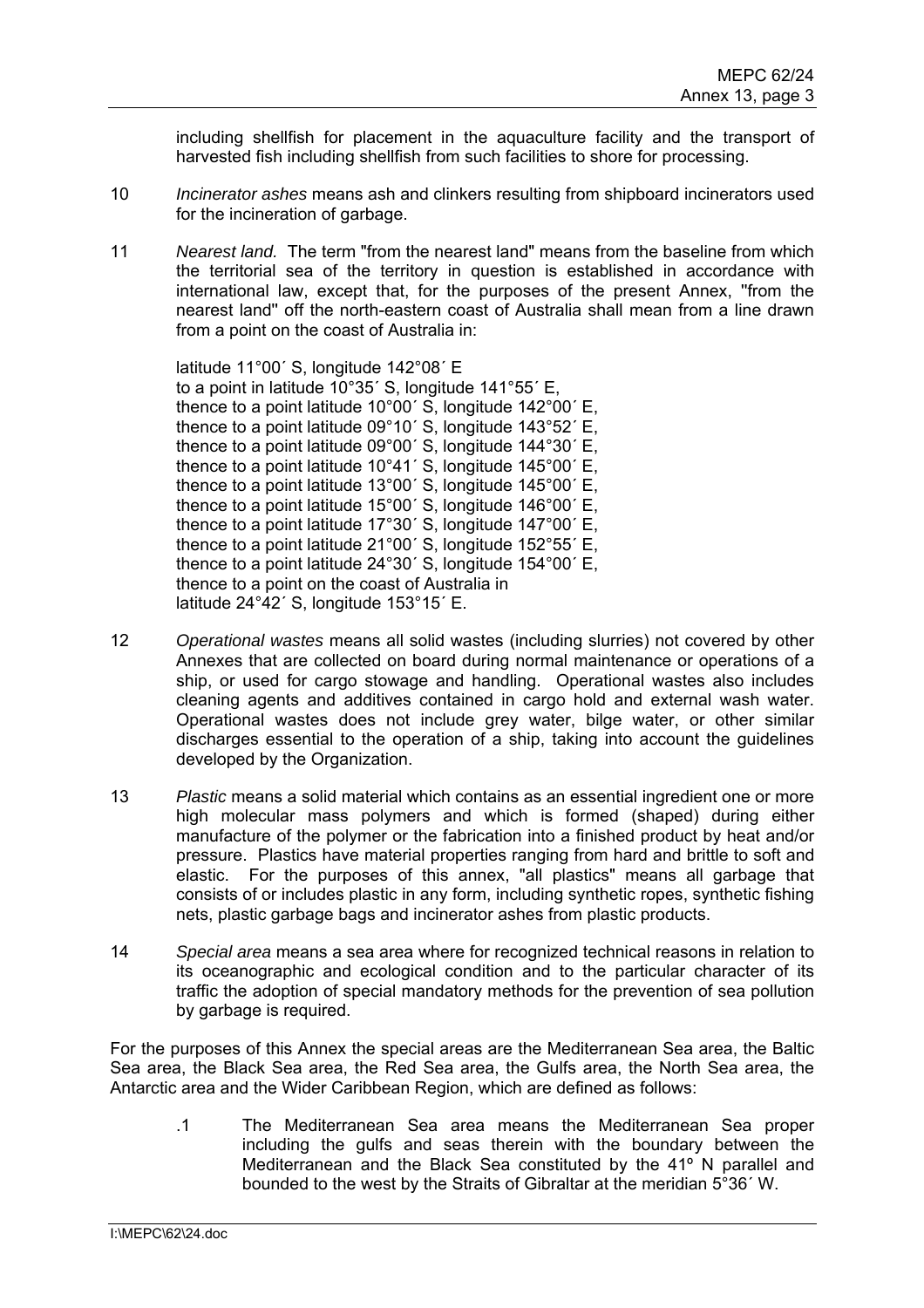- .2 The Baltic Sea area means the Baltic Sea proper with the Gulf of Bothnia and the Gulf of Finland and the entrance to the Baltic Sea bounded by the parallel of the Skaw in the Skagerrak at 57º 44.8΄ N.
- .3 The Black Sea area means the Black Sea proper with the boundary between the Mediterranean and the Black Sea constituted by the parallel 41º N.
- .4 The Red Sea area means the Red Sea proper including the Gulfs of Suez and Aqaba bounded at the south by the rhumb line between Ras si Ane (12º 28.5΄ N, 43º 19.6΄ E) and Husn Murad (12º 40.4΄ N, 43º 30.2΄ E).
- .5 The Gulfs area means the sea area located north-west of the rhumb line between Ras al Hadd (22º 30΄ N, 59º 48΄ E) and Ras al Fasteh (25º 04΄ N, 61º 25΄ E).
- .6 The North Sea area means the North Sea proper including seas therein with the boundary between:
	- .1 the North Sea southwards of latitude 62º N and eastwards of longitude 4º W;
	- .2 the Skagerrak, the southern limit of which is determined east of the Skaw by latitude 57º 44.8΄ N; and
	- .3 the English Channel and its approaches eastwards of longitude 5º W and northwards of latitude 48º 30΄ N.
- .7 The Antarctic area means the sea area south of latitude 60º S.
- .8 The Wider Caribbean Region means the Gulf of Mexico and Caribbean Sea proper including the bays and seas therein and that portion of the Atlantic Ocean within the boundary constituted by the 30° N parallel from Florida eastward to 77°30΄ W meridian, thence a rhumb line to the intersection of 20° N parallel and 59° W meridian, thence a rhumb line to the intersection of 7°20' N parallel and 50° W meridian, thence a rhumb line drawn southwesterly to the eastern boundary of French Guiana.

*Application* 

Unless expressly provided otherwise, the provisions of this Annex shall apply to all ships.

## **Regulation 3**

*General prohibition on discharge of garbage into the sea* 

1 Discharge of all garbage into the sea is prohibited, except as provided otherwise in regulations 4, 5, 6 and 7 of this Annex.

2 Except as provided in regulation 7 of this Annex, discharge into the sea of all plastics, including but not limited to synthetic ropes, synthetic fishing nets, plastic garbage bags and incinerator ashes from plastic products is prohibited.

3 Except as provided in regulation 7 of this Annex, the discharge into the sea of cooking oil is prohibited.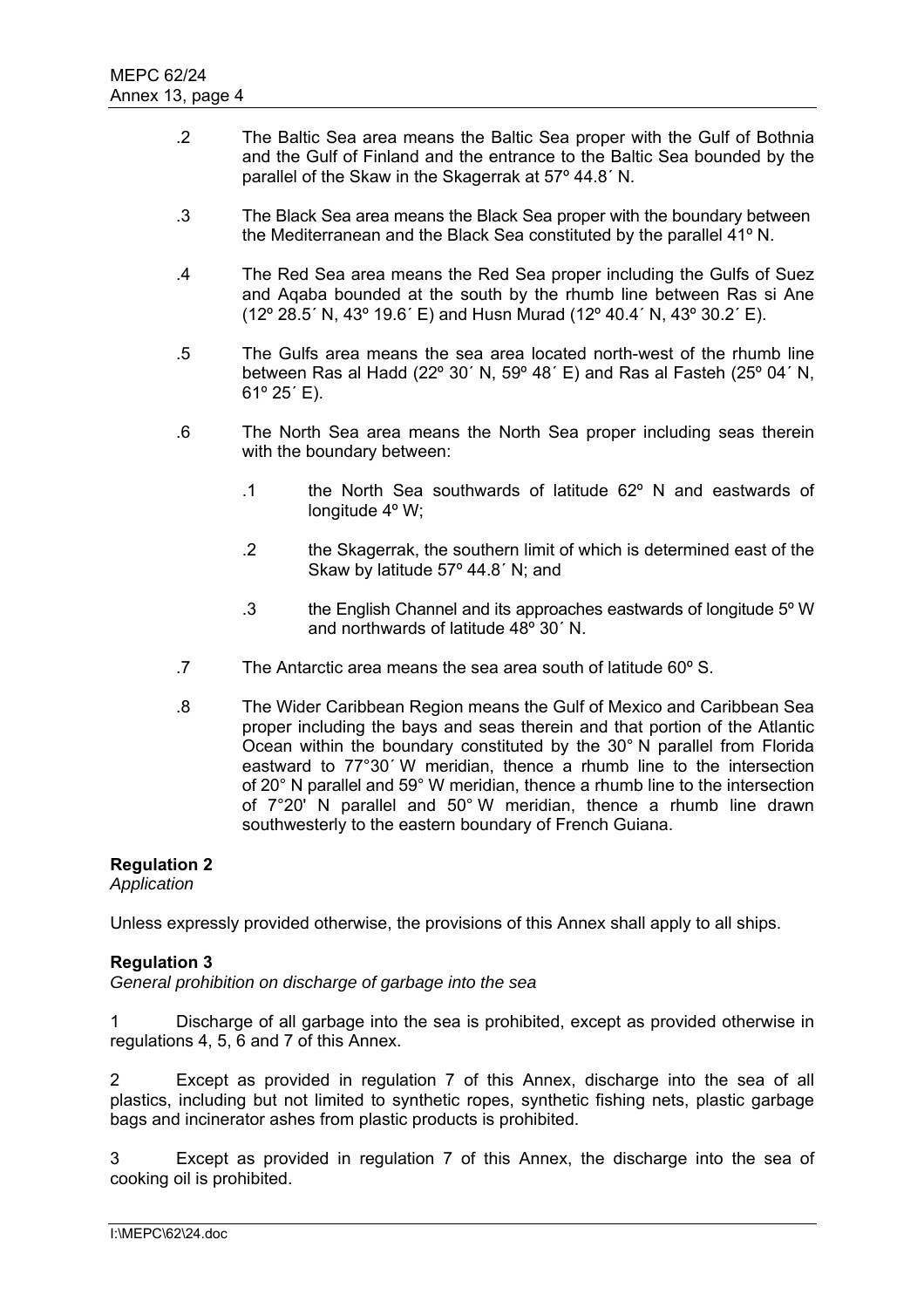#### *Discharge of garbage outside special areas*

Subject to the provisions of regulations 5, 6, and 7 of this Annex, discharge of the following garbage into the sea outside special areas shall only be permitted while the ship is en route and as far as practicable from the nearest land, but in any case not less than:

- .1 3 nautical miles from the nearest land for food wastes which have been passed through a comminuter or grinder. Such comminuted or ground food wastes shall be capable of passing through a screen with openings no greater than 25 mm.
- .2 12 nautical miles from the nearest land for food wastes that have not been treated in accordance with subparagraph .1 above.
- .3 12 nautical miles from the nearest land for cargo residues that cannot be recovered using commonly available methods for unloading. These cargo residues shall not contain any substances classified as harmful to the marine environment, taking into account guidelines developed by the Organization.
- .4 For animal carcasses, discharge shall occur as far from the nearest land as possible, taking into account the guidelines developed by the Organization.

2 Cleaning agents or additives contained in cargo hold, deck and external surfaces wash water may be discharged into the sea, but these substances must not be harmful to the marine environment, taking into account guidelines developed by the Organization.

3 When garbage is mixed with or contaminated by other substances prohibited from discharge or having different discharge requirements, the more stringent requirements shall apply.

## **Regulation 5**

*Special requirements for discharge of garbage from fixed or floating platforms* 

Subject to the provisions of paragraph 2 of this regulation, the discharge into the sea of any garbage is prohibited from fixed or floating platforms and from all other ships when alongside or within 500 m of such platforms.

2 Food wastes may be discharged into the sea from fixed or floating platforms located more than 12 nautical miles from the nearest land and from all other ships when alongside or within 500 m of such platforms, but only when the wastes have been passed through a comminuter or grinder. Such comminuted or ground food wastes shall be capable of passing through a screen with openings no greater than 25 mm.

## **Regulation 6**

*Discharge of garbage within special areas* 

1 Discharge of the following garbage into the sea within special areas shall only be permitted while the ship is en route and as follows:

.1 Discharge into the sea of food wastes as far as practicable from the nearest land, but not less than 12 nautical miles from the nearest land or the nearest ice shelf. Food wastes shall be comminuted or ground and shall be capable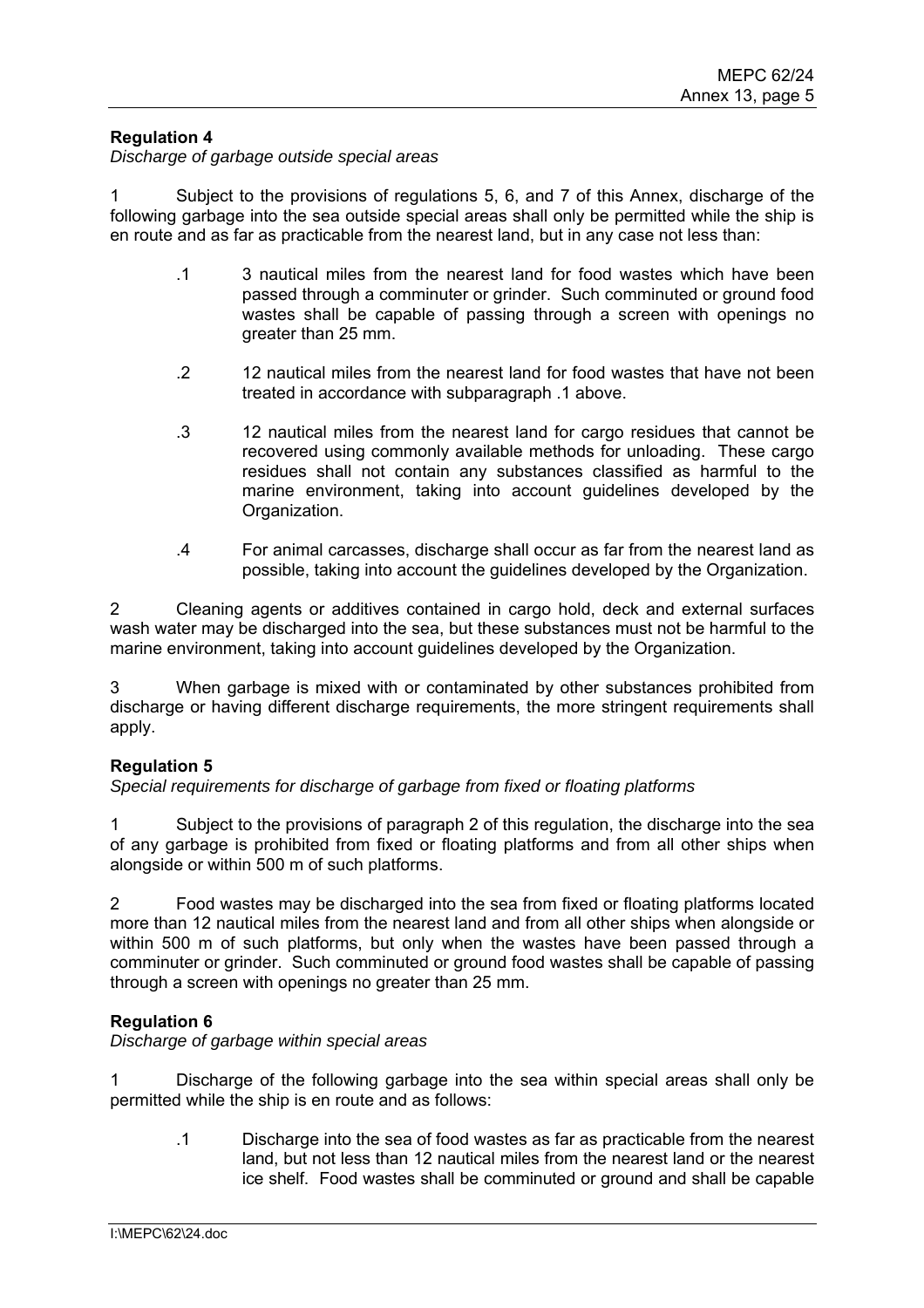of passing through a screen with openings no greater than 25 mm. Food wastes shall not be contaminated by any other garbage type. Discharge of introduced avian products, including poultry and poultry parts, is not permitted in the Antarctic area unless it has been treated to be made sterile.

- .2 Discharge of cargo residues that cannot be recovered using commonly available methods for unloading, where all the following conditions are satisfied:
	- .1 Cargo residues, cleaning agents or additives, contained in hold washing water do not include any substances classified as harmful to the marine environment, taking into account guidelines developed by the Organization;
	- .2 Both the port of departure and the next port of destination are within the special area and the ship will not transit outside the special area between those ports;
	- .3 No adequate reception facilities are available at those ports taking into account guidelines developed by the Organization; and
	- .4 Where the conditions of subparagraphs 2.1, 2.2 and 2.3 of this paragraph have been fulfilled, discharge of cargo hold washing water containing residues shall be made as far as practicable from the nearest land or the nearest ice shelf and not less than 12 nautical miles from the nearest land or the nearest ice shelf.

2 Cleaning agents or additives contained in deck and external surfaces wash water may be discharged into the sea, but only if these substances are not harmful to the marine environment, taking into account guidelines developed by the Organization.

3 The following rules (in addition to the rules in paragraph 1 of this regulation) apply with respect to the Antarctic area:

- .1 Each Party at whose ports ships depart en route to or arrive from the Antarctic area undertakes to ensure that as soon as practicable adequate facilities are provided for the reception of all garbage from all ships, without causing undue delay, and according to the needs of the ships using them.
- .2 Each Party shall ensure that all ships entitled to fly its flag, before entering the Antarctic area, have sufficient capacity on board for the retention of all garbage, while operating in the area and have concluded arrangements to discharge such garbage at a reception facility after leaving the area.

4 When garbage is mixed with or contaminated by other substances prohibited from discharge or having different discharge requirements, the more stringent requirements shall apply.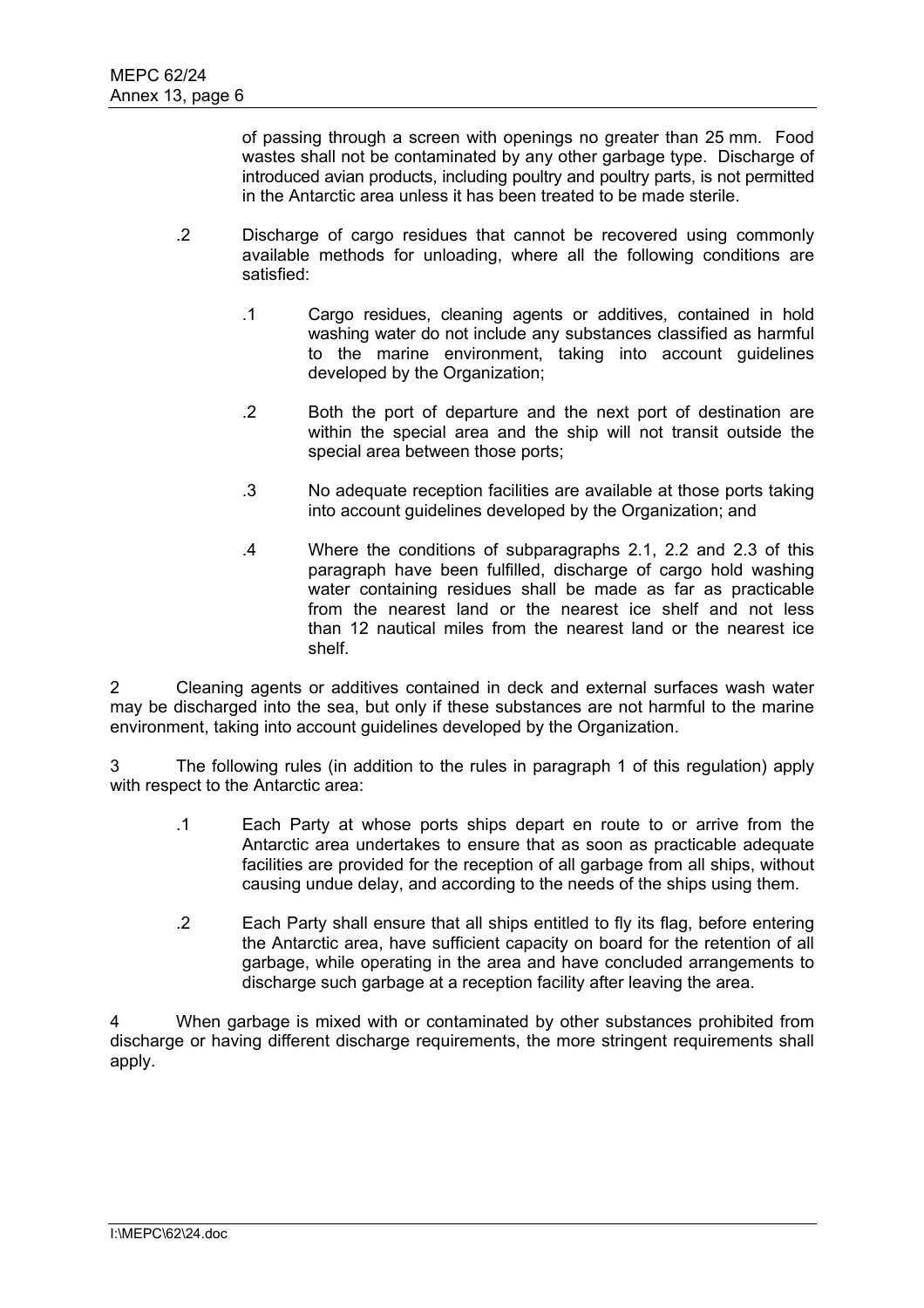#### *Exceptions*

- 1 Regulations 3, 4, 5 and 6 of this Annex shall not apply to:
	- .1 The discharge of garbage from a ship necessary for the purpose of securing the safety of a ship and those on board or saving life at sea; or
	- .2 The accidental loss of garbage resulting from damage to a ship or its equipment, provided that all reasonable precautions have been taken before and after the occurrence of the damage, to prevent or minimize the accidental loss; or
	- .3 The accidental loss of fishing gear from a ship provided that all reasonable precautions have been taken to prevent such loss; or
	- .4 The discharge of fishing gear from a ship for the protection of the marine environment or for the safety of that ship or its crew.
- 2 Exception of *en route*:
	- .1 The *en route* requirements of regulations 4 and 6 shall not apply to the discharge of food wastes where it is clear the retention on board of these food wastes presents an imminent health risk to the people on board.

## **Regulation 8**

*Reception facilities* 

1 Each Party undertakes to ensure the provision of adequate facilities at ports and terminals for the reception of garbage without causing undue delay to ships, and according to the needs of the ships using them.

2 Each Party shall notify the Organization for transmission to the Contracting Parties concerned of all cases where the facilities provided under this regulation are alleged to be inadequate.

- 3 Reception facilities within special areas
	- .1 Each Party, the coastline of which borders a special area, undertakes to ensure that as soon as possible, in all ports and terminals within the special area, adequate reception facilities are provided, taking into account the needs of ships operating in these areas.
	- .2 Each Party concerned shall notify the Organization of the measures taken pursuant to subparagraph 3.1 of this regulation. Upon receipt of sufficient notifications the Organization shall establish a date from which the requirements of regulation 6 of this Annex in respect of the area in question are to take effect. The Organization shall notify all Parties of the date so established no less than twelve months in advance of that date. Until the date so established, ships that are navigating in a special area shall comply with the requirements of regulation 4 of this Annex as regards discharges outside special areas.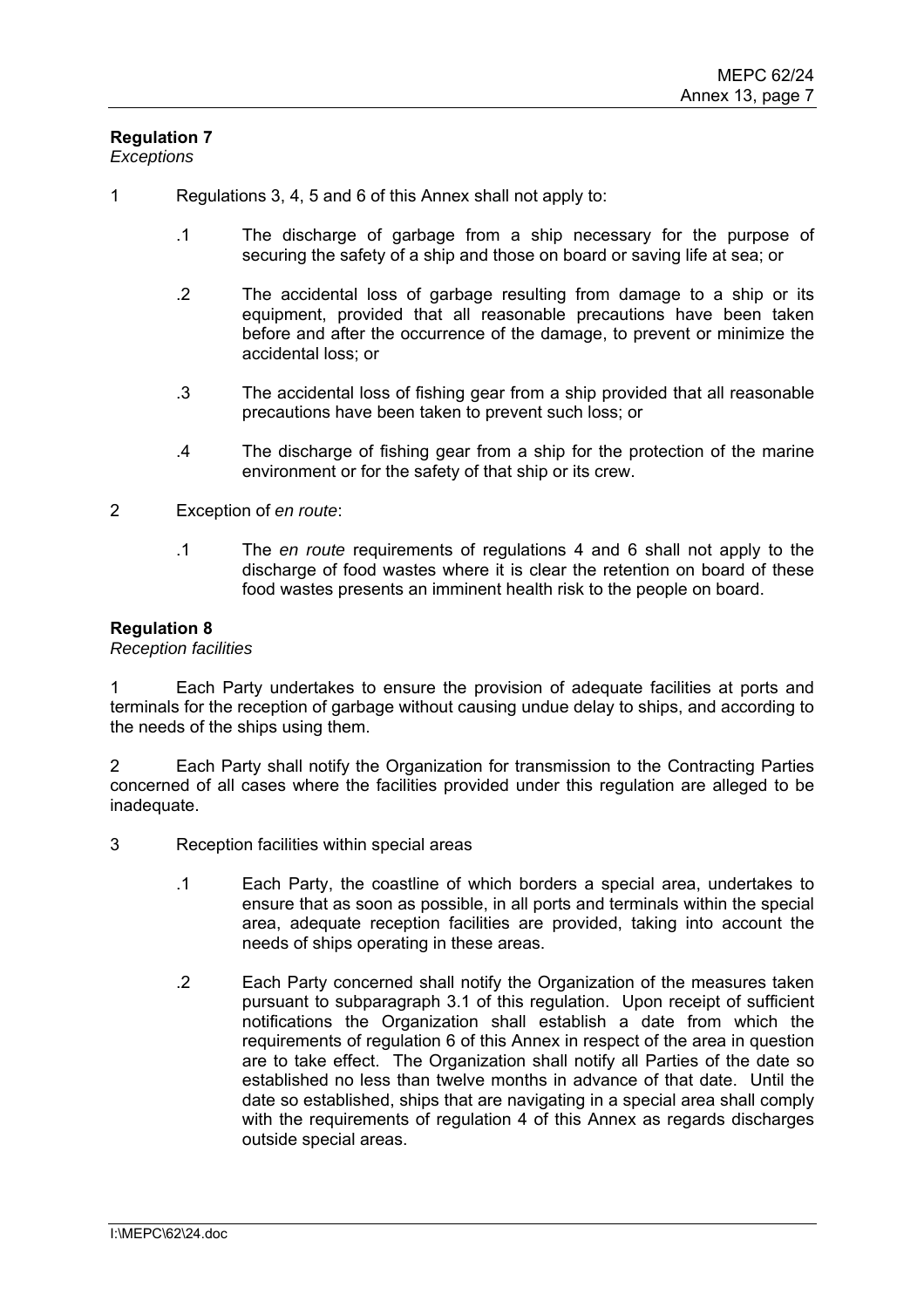*Port State control on operational requirements*<sup>1</sup>

1 A ship when in a port or an offshore terminal of another Party is subject to inspection by officers duly authorized by such Party concerning operational requirements under this Annex, where there are clear grounds for believing that the master or crew are not familiar with essential shipboard procedures relating to the prevention of pollution by garbage.

2 In the circumstances given in paragraph 1 of this regulation, the Party shall take such steps as will ensure that the ship shall not sail until the situation has been brought to order in accordance with the requirements of this Annex.

3 Procedures relating to the port State control prescribed in article 5 of the present Convention shall apply to this regulation.

4 Nothing in this regulation shall be construed to limit the rights and obligations of a Party carrying out control over operational requirements specifically provided for in the present Convention.

## **Regulation 10**

*Placards, garbage management plans<sup>2</sup> and garbage record-keeping* 

- 1 .1 Every ship of 12 m or more in length overall and fixed or floating platforms shall display placards which notify the crew and passengers of the discharge requirements of regulations 3, 4, 5 and 6 of this Annex, as applicable.
	- .2 The placards shall be written in the working language of the ship's crew and, for ships engaged in voyages to ports or offshore terminals under the jurisdiction of other Parties to the Convention, shall also be in English, French or Spanish.

2 Every ship of 100 gross tonnage and above, and every ship which is certified to carry 15 or more persons, and fixed or floating platforms shall carry a garbage management plan which the crew shall follow. This plan shall provide written procedures for minimizing, collecting, storing, processing and disposing of garbage, including the use of the equipment on board. It shall also designate the person or persons in charge of carrying out the plan. Such a plan shall be based on the guidelines developed by the Organization<sup>2</sup> and written in the working language of the crew.

3 Every ship of 400 gross tonnage and above and every ship which is certified to carry 15 or more persons engaged in voyages to ports or offshore terminals under the jurisdiction of another Party to the Convention and every fixed or floating platform shall be provided with a Garbage Record Book. The Garbage Record Book, whether as a part of the ship's official log-book or otherwise, shall be in the form specified in the appendix to this Annex:

 $\frac{1}{1}$  Refer to the Procedures for port State control adopted by the Organization by resolution A.787(19) and amended by A.882(21); see IMO sales publication IA650E.

<sup>2</sup> Refer to the Guidelines for the development of garbage management plans adopted by the Marine Environment Protection Committee of the Organization by resolution MEPC.71(38); see MEPC/Circ.317 and IMO sales publication IA656E.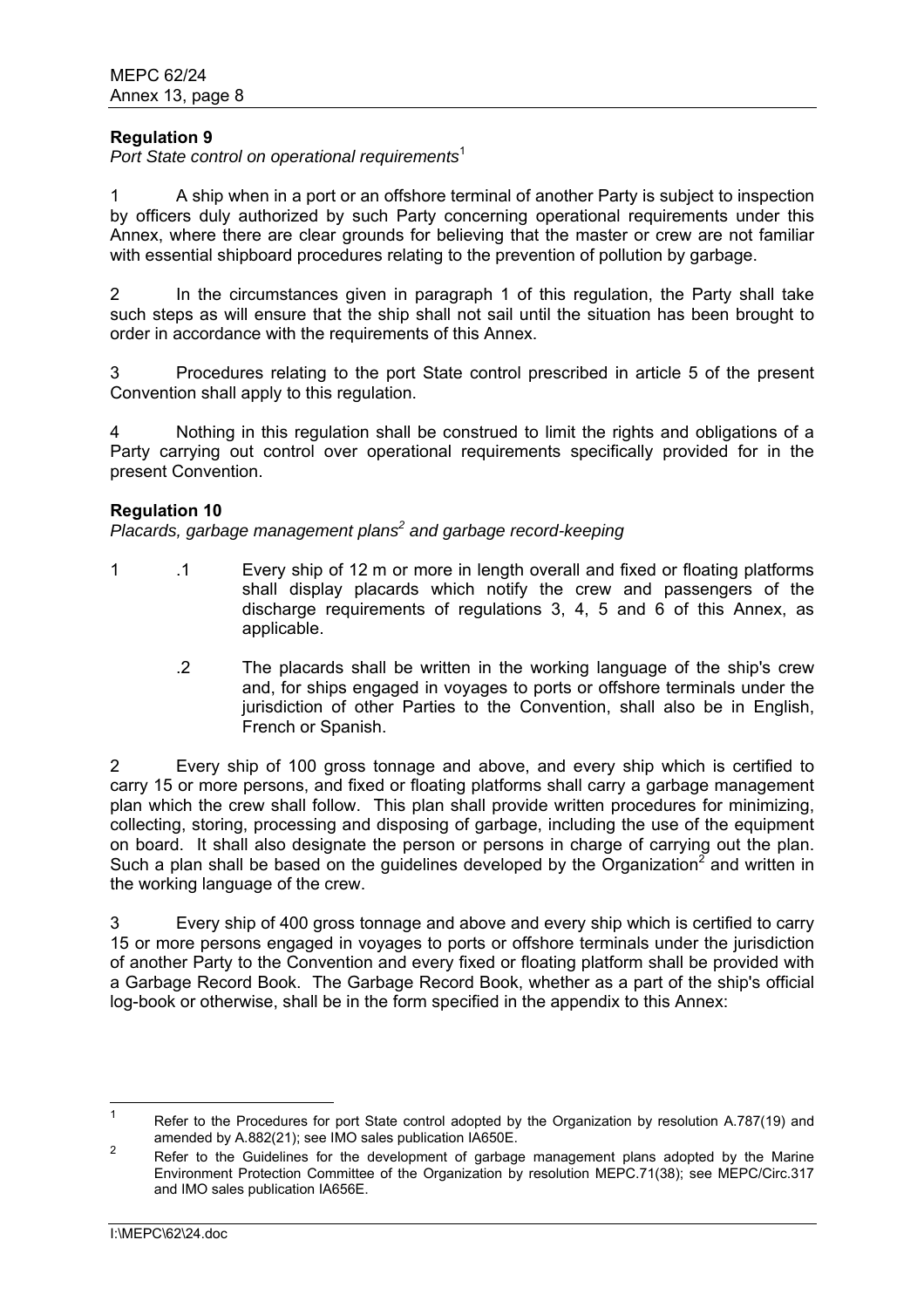- .1 Each discharge into the sea or to a reception facility, or a completed incineration, shall be promptly recorded in the Garbage Record Book and signed for on the date of the discharge or incineration by the officer in charge. Each completed page of the Garbage Record Book shall be signed by the master of the ship. The entries in the Garbage Record Book shall be at least in English, French or Spanish. Where the entries are also made in an official language of the State whose flag the ship is entitled to fly, the entries in that language shall prevail in case of a dispute or discrepancy;
- .2 The entry for each discharge or incineration shall include date and time, position of the ship, category of the garbage and the estimated amount discharged or incinerated;
- .3 The Garbage Record Book shall be kept on board the ship or the fixed or floating platform, and in such a place as to be readily available for inspection at all reasonable times. This document shall be preserved for a period of at least two years from the date of the last entry made in it;
- .4 In the event of any discharge or accidental loss referred to in regulation 7 of this Annex an entry shall be made in the Garbage Record Book, or in the case of any ship of less than 400 gross tonnage, an entry shall be made in the ship's official log-book, of the location, circumstances of, and the reasons for the discharge or loss, details of the items discharged or lost, and the reasonable precautions taken to prevent or minimize such discharge or accidental loss.
- 4 The Administration may waive the requirements for Garbage Record Books for:
	- .1 Any ship engaged on voyages of one (1) hour or less in duration which is certified to carry 15 or more persons; or
	- .2 Fixed or floating platforms.

5 The competent authority of the Government of a Party to the Convention may inspect the Garbage Record Books or ship's official log–book on board any ship to which this regulation applies while the ship is in its ports or offshore terminals and may make a copy of any entry in those books, and may require the master of the ship to certify that the copy is a true copy of such an entry. Any copy so made, which has been certified by the master of the ship as a true copy of an entry in the ship's Garbage Record Book or ship's official log-book, shall be admissible in any judicial proceedings as evidence of the facts stated in the entry. The inspection of a Garbage Record Book or ship's official log-book and the taking of a certified copy by the competent authority under this paragraph shall be performed as expeditiously as possible without causing the ship to be unduly delayed.

6 The accidental loss or discharge of fishing gear as provided for in regulations 7.1.3 and 7.1.3*bis* which poses a significant threat to the marine environment or navigation shall be reported to the State whose flag the ship is entitled to fly, and, where the loss or discharge occurs within waters subject to the jurisdiction of a coastal State, also to that coastal State.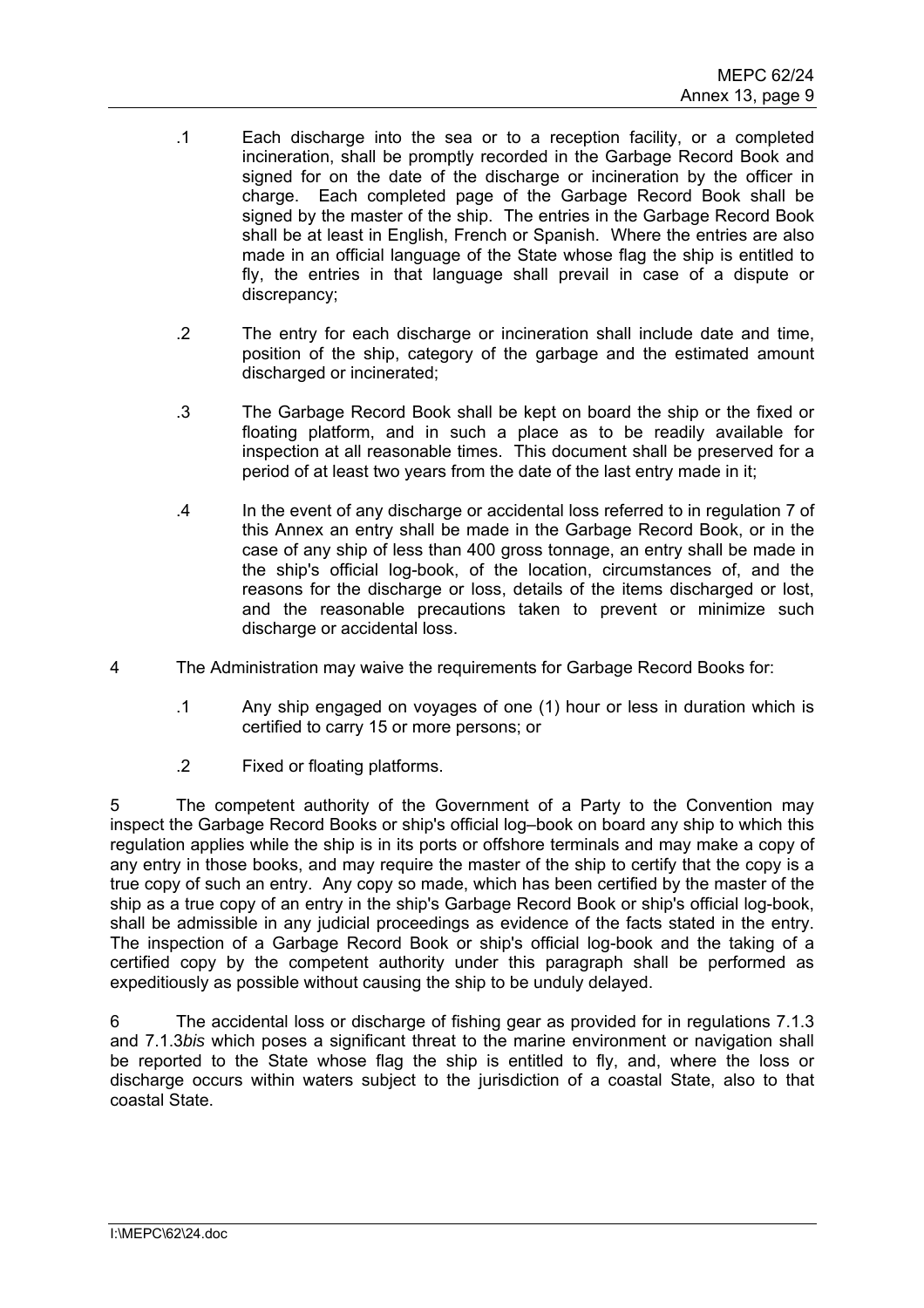## **APPENDIX**

## **FORM OF GARBAGE RECORD BOOK**

Name of ship: Distinctive number or letters: \_\_\_\_\_\_\_\_\_\_\_\_\_\_\_\_\_\_\_\_\_\_\_ IMO No.: \_\_\_\_\_\_\_\_\_\_\_\_\_\_\_\_\_\_\_\_\_\_\_

Period:\_\_\_\_\_\_\_\_\_\_\_\_\_ From: \_\_\_\_\_\_\_\_\_\_\_\_\_ To: \_\_\_\_\_\_\_\_\_\_\_\_\_

## **1 Introduction**

In accordance with regulation 10 of Annex V of the International Convention for the Prevention of Pollution from Ships, 1973, as modified by the Protocol of 1978 (MARPOL), a record is to be kept of each discharge operation or completed incineration. This includes discharges into the sea, to reception facilities, or to other ships, as well as the accidental loss of garbage.

## **2 Garbage and garbage management**

*Garbage* means all kinds of food wastes, domestic wastes and operational wastes, all plastics, cargo residues, cooking oil, fishing gear, and animal carcasses generated during the normal operation of the ship and liable to be disposed of continuously or periodically except those substances which are defined or listed in other Annexes to the present Convention. Garbage does not include fresh fish and parts thereof generated as a result of fishing activities undertaken during the voyage, or as a result of aquaculture activities which involve the transport of fish including shellfish for placement in the aquaculture facility and the transport of harvested fish including shellfish from such facilities to shore for processing.

The Guidelines for the Implementation of Annex V of MARPOL $^3$  should also be referred to for relevant information.

#### **3 Description of the garbage**

Garbage is to be grouped into categories for the purposes of the Garbage Record Book (or ship's official log-book) as follows:

- A Plastics
- B Food wastes
- C Domestic Wastes
- D Cooking Oil
- E Incinerator ashes
- F Operational wastes

<sup>—&</sup>lt;br>3 Refer to the Guidelines for the Implementation of Annex V of MARPOL 73/78, as amended by resolutions.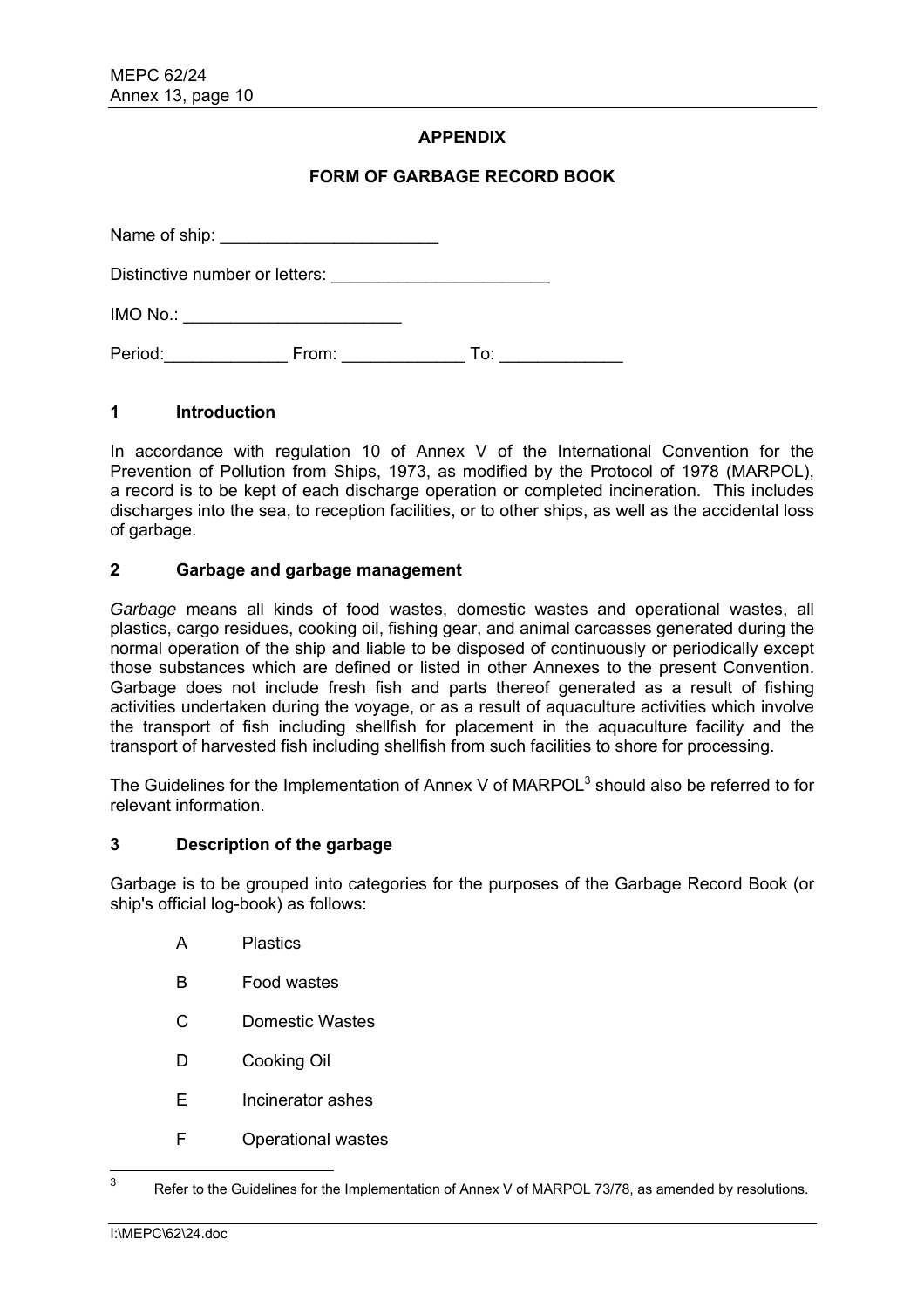- G Cargo residues
- H Animal Carcass(es)
- I Fishing Gear<sup>4</sup>

## **4 Entries in the Garbage Record Book**

4.1 Entries in the Garbage Record Book shall be made on each of the following occasions:

- 4.1.1 When garbage is discharged to a reception facility<sup>5</sup> ashore or to other ships:
	- .1 Date and time of discharge
	- .2 Port or facility, or name of ship
	- .3 Categories of garbage discharged
	- .4 Estimated amount discharged for each category in cubic metres
	- .5 Signature of officer in charge of the operation.
- 4.1.2 When garbage is incinerated:
	- .1 Date and time of start and stop of incineration
	- .2 Position of the ship (latitude and longitude) at the start and stop of incineration
	- .3 Categories of garbage incinerated
	- .4 Estimated amount incinerated in cubic metres
	- .5 Signature of the officer in charge of the operation.
- 4.1.3 When garbage is discharged into the sea in accordance with regulations 4, 5 or 6 of Annex V of MARPOL:
	- .1 Date and time of discharge
	- .2 Position of the ship (latitude and longitude). Note: for cargo residue discharges, include discharge start and stop positions.
	- .3 Category of garbage discharged
	- .4 Estimated amount discharged for each category in cubic metres
	- .5 Signature of the officer in charge of the operation.
- 4.1.4 Accidental or other exceptional discharges or loss of garbage into the sea, including in accordance with regulation 7 of Annex V of MARPOL:
	- .1 Date and time of occurrence
	- .2 Port or position of the ship at time of occurrence (latitude, longitude and water depth if known)
	- .3 Categories of garbage discharged or lost
	- .4 Estimated amount for each category in cubic metres
	- .5 The reason for the discharge or loss and general remarks.

<sup>-&</sup>lt;br>4 Refer to Guidelines to be developed by the Organization.

<sup>5</sup> Ship's masters should obtain from the operator of the reception facilities, which includes barges and trucks, a receipt or certificate specifying the estimated amount of garbage transferred. The receipts or certificates must be kept together with the Garbage Record Book.